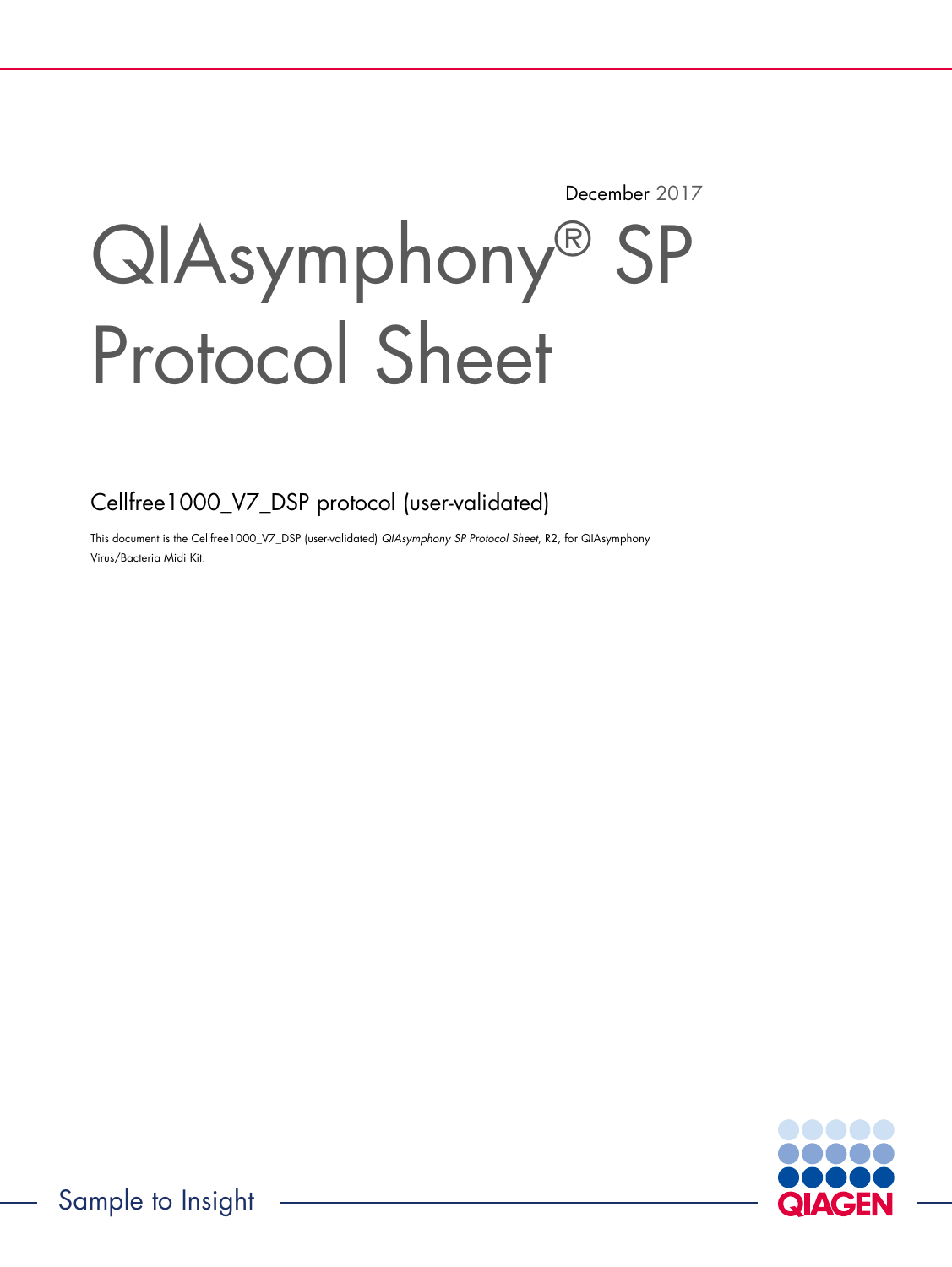## General information

The QIAsymphony Virus/Bacteria Kits are intended for molecular biology applications. This product is not intended for the diagnosis, prevention, or treatment of a disease.

Note: It is the user's responsibility to validate performance using this combination for any procedures used in their laboratory.

| Kit                              | QIAsymphony Virus/Bacteria Midi Kit |
|----------------------------------|-------------------------------------|
| Sample material*                 | Plasma, serum, and CSF              |
| Protocol name                    | Cellfree1000 V7 DSP                 |
| Default Assay Control Set        | ACS Cellfree 1000 V7 DSP default IC |
| Editable                         | Eluate volume: 60 µl, 85 µl, 110 µl |
| <b>Required software version</b> | Version 4.0 or higher               |

\* For additional information see "Preparation of sample material" and "Limitations", page 5.

# "Sample" drawer

| Sample type            | Plasma, serum, and CSF                                                                                                 |
|------------------------|------------------------------------------------------------------------------------------------------------------------|
| Sample volume          | Depends on type of sample tube used; for more information see<br>www.qiagen.com/products/qiasymphonyvirus/bacteriakits |
| Primary sample tubes   | See www.qiagen.com/products/qiasymphonyvirus/bacteriakits for more information                                         |
| Secondary sample tubes | See www.qiagen.com/products/qiasymphonyvirus/bacteriakits for more information                                         |
| <b>Inserts</b>         | Depends on type of sample tube used; for more information see<br>www.qiagen.com/products/qiasymphonyvirus/bacteriakits |
| Other                  | Carrier RNA-Buffer AVE mix required; use of internal control is optional                                               |

# "Reagents and Consumables" drawer

| Position A1 and/or A2 | Reagent cartridge (RC)                       |  |
|-----------------------|----------------------------------------------|--|
| <b>Position B1</b>    | n/a                                          |  |
| Tip rack holder 1-17  | Disposable filter-tips, 200 µl               |  |
| Tip rack holder 1-17  | Disposable filter-tips, 1500 µl              |  |
| Unit box holder 1-4   | Unit boxes containing sample prep cartridges |  |
| Unit box holder 1-4   | Unit boxes containing 8-Rod Covers           |  |

 $n/a = not applicable.$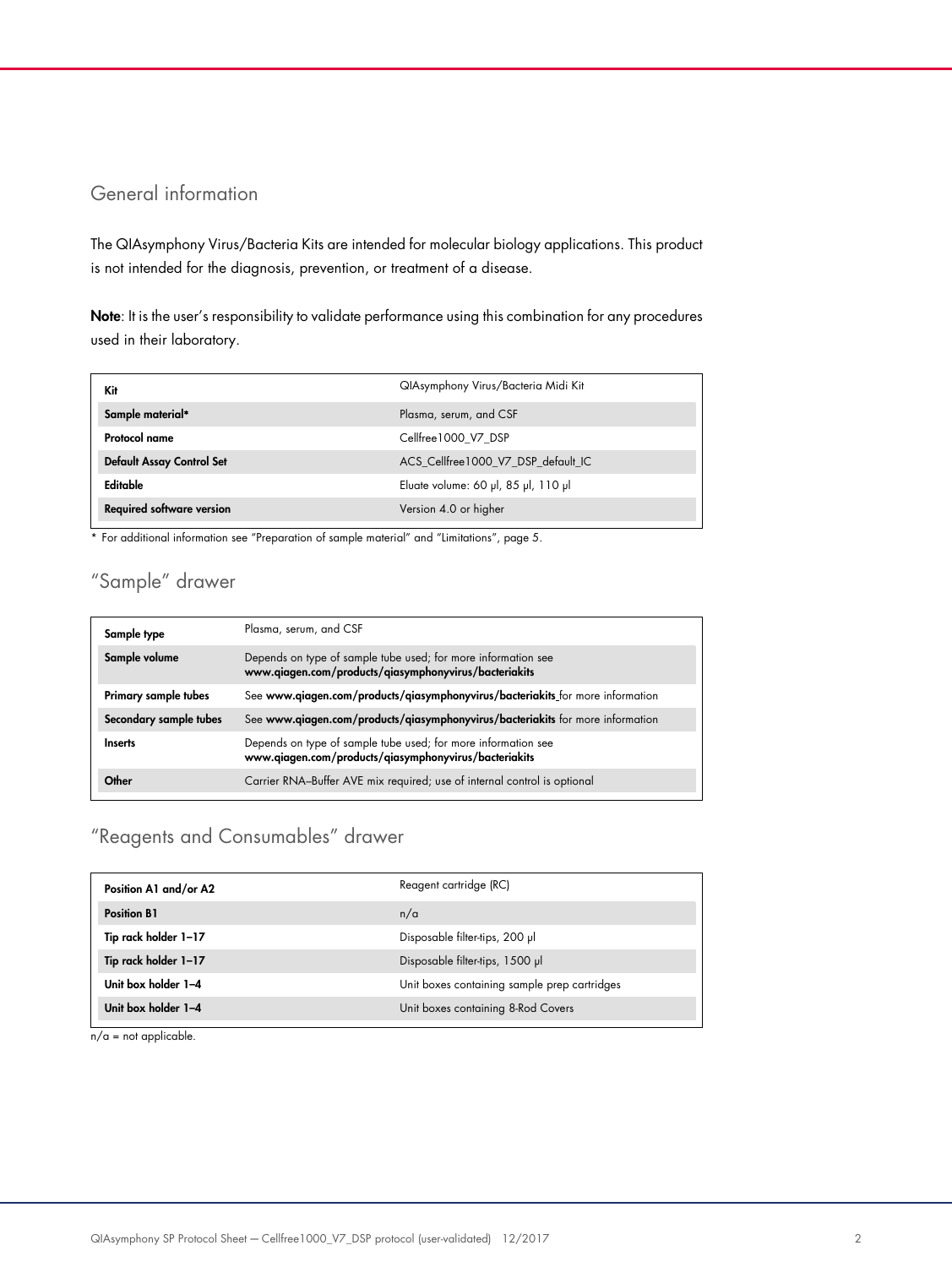# "Waste" drawer

| Unit box holder 1-4        | Empty unit boxes    |
|----------------------------|---------------------|
| Waste bag holder           | Waste bag           |
| Liquid waste bottle holder | Liquid waste bottle |

# "Eluate" drawer

| Elution rack (we recommend using slot 1, cooling position)<br><b>See</b><br>www.qiagen.com/products/qiasymphonyvirus/bacteriakits<br>for more information |
|-----------------------------------------------------------------------------------------------------------------------------------------------------------|
|-----------------------------------------------------------------------------------------------------------------------------------------------------------|

## Required plasticware

|                                                    | One batch,<br>24 samples* | Two batches,<br>48 samples* | Three batches,<br>72 samples* | Four batches,<br>96 samples* |
|----------------------------------------------------|---------------------------|-----------------------------|-------------------------------|------------------------------|
| Disposable filter-tips,<br>$200 \mu$ <sup>++</sup> | 28                        | 52                          | 76                            | 100                          |
| Disposable filter-tips,<br>1500 µl <sup>tt</sup>   | 113                       | 206                         | 309                           | 402                          |
| Sample prep cartridges <sup>§</sup>                | 21                        | 42                          | 63                            | 84                           |
| 8-Rod Covers <sup>1</sup>                          | 3                         | 6                           | 9                             | 12                           |

\* Use of more than one internal control per batch and performing more than one inventory scan requires additional

disposable filter-tips. Use of less than 24 samples per batch decreases the number of disposable filter-tips required per run. † There are 32 filter-tips/tip rack.

‡ Number of required filter-tips includes filter-tips for 1 inventory scan per reagent cartridge.

§ There are 28 sample prep cartridges/unit box.

¶ There are twelve 8-Rod Covers/unit box.

Note: Numbers of filter-tips given may differ from the numbers displayed in the touchscreen depending on settings, for example, number of internal controls used per batch.

## Selected elution volume

| Selected elution volume (µl)* | Initial elution volume $(\mu I)^+$ |  |
|-------------------------------|------------------------------------|--|
| 60                            | 90                                 |  |
| 85                            | 115                                |  |
| 110                           | 140                                |  |

\* The elution volume selected in the touchscreen. This is the minimum accessible volume of eluate in the final elution tube.

 $\dagger$  The initial volume of elution solution required to ensure that the actual volume of eluate is the same as the selected volume.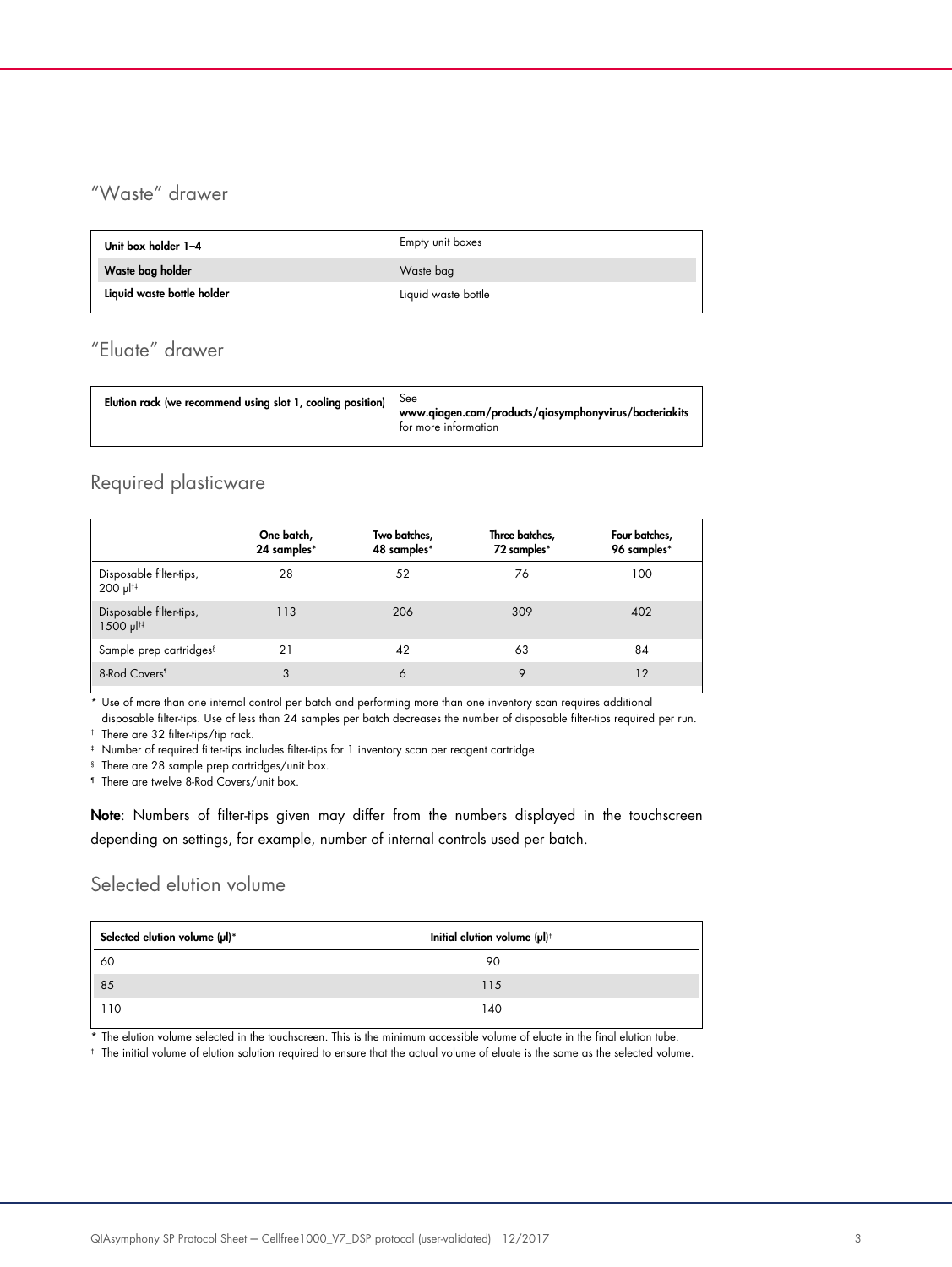Preparation of internal control–carrier RNA (CARRIER)–Buffer AVE (AVE) mixture

| Selected elution<br>volume (µl) | Volume stock carrier RNA<br>(CARRIER) (pl) | Volume internal<br>control $(\mu$ <sup>*</sup> | <b>Volume Buffer AVE</b><br>$(AVE)$ $(µ)$ | Final volume per<br>sample (µl) |
|---------------------------------|--------------------------------------------|------------------------------------------------|-------------------------------------------|---------------------------------|
| 60                              |                                            |                                                | 106                                       | 120                             |
| 85                              | 5                                          | 11.5                                           | 103.5                                     | 120                             |
| 110                             |                                            | 14                                             | 101                                       | 120                             |

\* The calculation of the amount of internal control is based on the initial elution volumes. Additional void volume depends on the type of sample tube used; see www.qiagen.com/products/qiasymphonyvirus/bacteriakits for more information.

Note: The values displayed in the table are for preparation of internal control-carrier RNA (CARRIER) mixture for a downstream assay that requires 0.1 µl internal control/µl eluate.

Tubes containing internal control–carrier RNA (CARRIER)–Buffer AVE (AVE) mixture are placed in a tube carrier. The tube carrier containing the internal control–carrier RNA (CARRIER)–Buffer AVE (AVE) mixture(s) must be placed in slot A of the sample drawer.

Depending on the number of samples to be processed, we recommend using 2 ml tubes (Sarstedt, cat. no. 72.693 or 72.694) or 14 ml 17 x 100 mm polystyrene, round-bottom tubes (Becton Dickinson, cat. no. 352051) for diluting the internal control, as described in the table below. The volume can be split into 2 or more tubes.

## Calculating the volume of internal control mixture

| Tube type                                                                                  | Name on QIAsymphony<br>touchscreen   | Calculation of internal control-carrier RNA<br>(CARRIER)-Buffer AVE (AVE) mixture volume<br>per tube |
|--------------------------------------------------------------------------------------------|--------------------------------------|------------------------------------------------------------------------------------------------------|
| Microtube 2 ml with cap; microtube 2 ml, PP,<br>SKIRTED, (Sarstedt, cat. No. 72.694)       | SAR#72.694<br>T2.0 ScrewSkirt        | $(n \times 120 \text{ pl}) + 360 \text{ pl}$ *                                                       |
| Microtube 2 ml with cap; microtube 2 ml, PP,<br>NON-SKIRTED, (Sarstedt, cat. No. 72.693)   | SAR#72 693<br>T <sub>2.0</sub> Screw | $(n \times 120 \text{ pl}) + 360 \text{ pl}$ *                                                       |
| Tube 14 ml, 17 x 100 mm polystyrene<br>round-bottom (Becton Dickinson, cat. no.<br>352051) | BD#352051<br>FalconPP 17x100         | $(n \times 120 \text{ pl}) + 600 \text{ pl}$                                                         |

Use this equation to calculate the required volume of internal control mixture (n = number of samples; 120  $\mu$  = volume of internal control–carrier RNA (CARRIER)–Buffer AVE (AVE) mixture; 360 µl = void volume required per tube). For example, for 12 samples (n = 12):  $(12 \times 120 \text{ µ}) + 360 \text{ µ}$  = 1800  $\text{µ}$ . Do not fill the tube with more than 1.9 ml (i.e., a maximum of 12 samples per tube). If more than 12 samples will be processed, use additional tubes, ensuring that the void volume is added per tube.

 $^\dagger$  Use this equation to calculate the required volume of internal control–carrier RNA (CARRIER)–Buffer AVE (AVE) mixture (n = number of samples; 120 µl = volume of internal control–carrier RNA (CARRIER)–Buffer AVE (AVE) mixture; 600 µl = void volume required per tube). For example, for 96 samples (n = 96): (96 x 120 µl) + 600 µl = 12120 µl.

#### See www.qiagen.com/products/qiasymphonyvirus/bacteriakits for required inserts.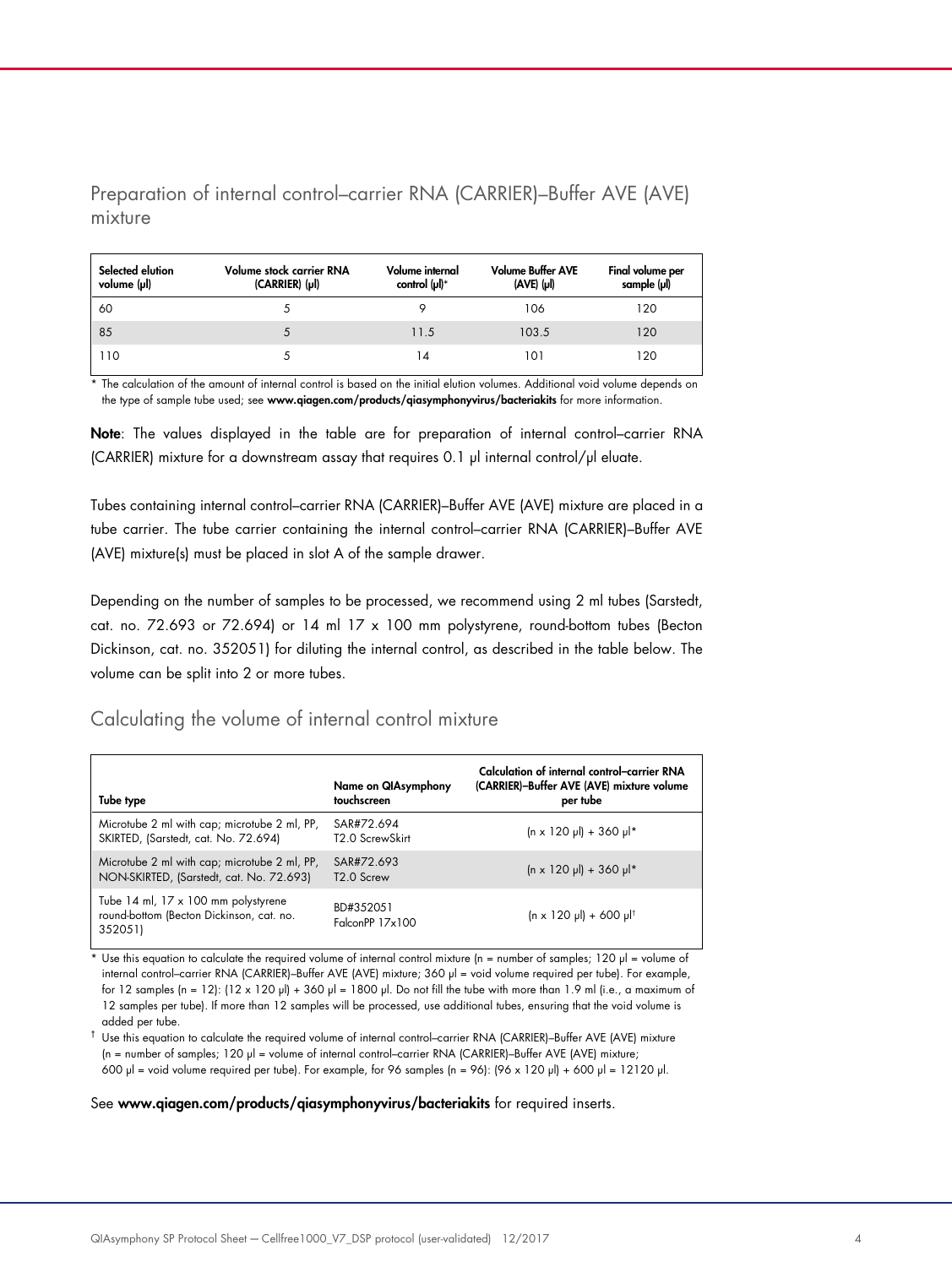## Preparation of sample material

When working with chemicals, always wear a suitable lab coat, disposable gloves, and protective goggles. For more information, consult the appropriate safety data sheets (SDSs), available from the product supplier.

#### Plasma, serum, and CSF samples

The purification procedure is optimized for use with plasma, serum, or CSF samples. Blood samples treated with EDTA or citrate as anticoagulant can be used for plasma preparation. Samples can be either fresh or frozen, provided that they have not been frozen and thawed more than once. After collection and centrifugation, plasma, serum, or CSF can be stored at 2–8ºC for up to 6 hours. For longer storage, we recommend freezing aliquots at –20ºC or –80ºC. Frozen plasma or serum must not be thawed more than once. Repeated freeze–thawing leads to denaturation and precipitation of proteins, resulting in a potential reduction in viral titers and, therefore, reduced yields of viral nucleic acids. If cryoprecipitates are visible in the samples, centrifuge at 6800 x  $g$  for 3 minutes, transfer the supernatants to fresh tubes without disturbing the pellets, and start the purification procedure immediately. Centrifugation at low g-forces does not reduce viral titers.

### Limitations

Blood samples treated with serum clot activator may cause reduced yields of viral nucleic acids. Do not use Greiner Bio-One® VACUETTE® Blood Collection Tubes containing Z Serum Clot Activator.

### Revision history

| Document revision history |                                                        |  |
|---------------------------|--------------------------------------------------------|--|
|                           | R2 12/2017 Update for QIAsymphony Software version 5.0 |  |

For up-to-date licensing information and product-specific disclaimers, see the respective QIAGEN® kit handbook or user manual. QIAGEN kit handbooks and user manuals are available at www.qiagen.com or can be requested from QIAGEN Technical Services or your local distributor.

Trademarks: QIAGEN®, Sample to Insight®, QIAsymphony® (QIAGEN Group); BD™ (Becton Dickinson and Company); Falcon® (Corning, Inc.); Bio-One®, VACUETTE® (Greiner Bio-One GmbH); Sarstedt® (Sarstedt AG and<br>Co.). Registered na 12/2017 HB-0678-S09-001 © 2017 QIAGEN, all rights reserved.